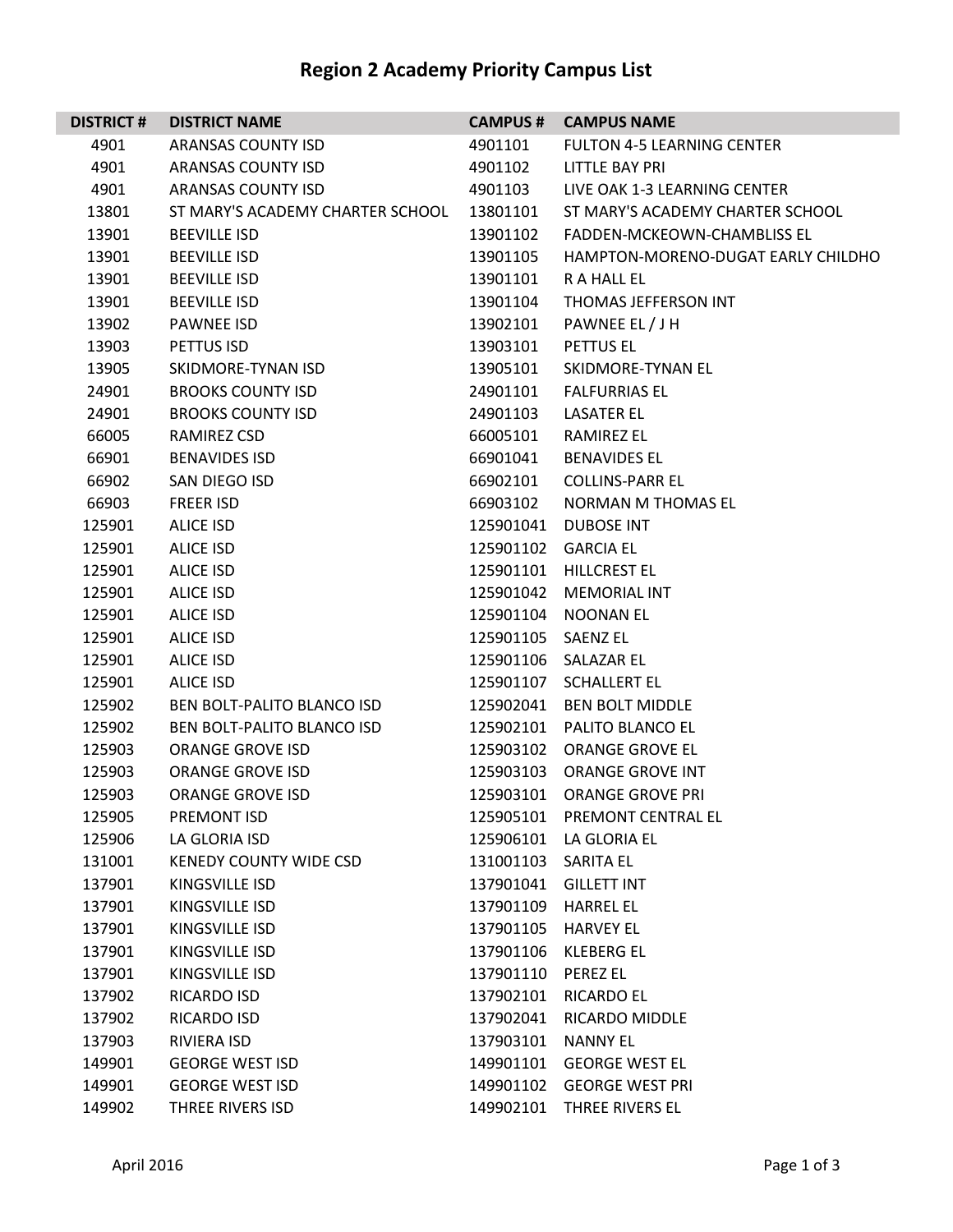## **Region 2 Academy Priority Campus List**

| <b>DISTRICT#</b> | <b>DISTRICT NAME</b>          |                     | <b>CAMPUS # CAMPUS NAME</b>                 |
|------------------|-------------------------------|---------------------|---------------------------------------------|
| 178801           | DR M L GARZA-GONZALEZ CHARTER |                     | 178801101 ACCELERATED LEARNING CENTER       |
|                  | <b>SCHO</b>                   |                     |                                             |
| 178801           | DR M L GARZA-GONZALEZ CHARTER | 178801001           | DR M L GARZA-GONZALEZ CHARTER SCHO          |
|                  | <b>SCHO</b>                   |                     |                                             |
| 178901           | AGUA DULCE ISD                |                     | 178901101 AGUA DULCE ELEMENTARY SCHOOL      |
| 178902           | <b>BISHOP CISD</b>            | 178902101           | <b>BISHOP EL</b>                            |
| 178902           | <b>BISHOP CISD</b>            |                     | 178902102 BISHOP PRI                        |
| 178902           | <b>BISHOP CISD</b>            |                     | 178902103 PETRONILA EL                      |
| 178903           | <b>CALALLEN ISD</b>           |                     | 178903104 CALALLEN EAST EL                  |
| 178904           | <b>CORPUS CHRISTI ISD</b>     | 178904101 ALLEN EL  |                                             |
| 178904           | <b>CORPUS CHRISTI ISD</b>     | 178904103 CALK EL   |                                             |
| 178904           | <b>CORPUS CHRISTI ISD</b>     |                     | 178904146 CLUB ESTATES                      |
| 178904           | <b>CORPUS CHRISTI ISD</b>     |                     | 178904108 CROCKETT EL                       |
| 178904           | <b>CORPUS CHRISTI ISD</b>     | 178904154           | <b>DAWSON EL</b>                            |
| 178904           | <b>CORPUS CHRISTI ISD</b>     |                     | 178904110 EVANS SES                         |
| 178904           | <b>CORPUS CHRISTI ISD</b>     |                     | 178904111  FANNIN EL                        |
| 178904           | <b>CORPUS CHRISTI ISD</b>     |                     | 178904150 GALVAN EL                         |
| 178904           | <b>CORPUS CHRISTI ISD</b>     | 178904115           | <b>GARCIA EL</b>                            |
| 178904           | <b>CORPUS CHRISTI ISD</b>     | 178904116           | <b>GIBSON EL</b>                            |
| 178904           | <b>CORPUS CHRISTI ISD</b>     | 178904106 HICKS EL  |                                             |
| 178904           | <b>CORPUS CHRISTI ISD</b>     | 178904117           | <b>HOUSTON EL</b>                           |
| 178904           | <b>CORPUS CHRISTI ISD</b>     |                     | 178904118 KOSTORYZ EL                       |
| 178904           | <b>CORPUS CHRISTI ISD</b>     | 178904121           | <b>LOS ENCINOS SES</b>                      |
| 178904           | <b>CORPUS CHRISTI ISD</b>     | 178904104           | MARY HELEN BERLANGA EL                      |
| 178904           | <b>CORPUS CHRISTI ISD</b>     | 178904123           | MEADOWBROOK EL                              |
| 178904           | <b>CORPUS CHRISTI ISD</b>     | 178904124           | <b>MENGER EL</b>                            |
| 178904           | <b>CORPUS CHRISTI ISD</b>     |                     | 178904148 MOORE EL                          |
| 178904           | <b>CORPUS CHRISTI ISD</b>     | 178904127           | OAK PARK SPECIAL EMPHASIS SCHOOL            |
| 178904           | <b>CORPUS CHRISTI ISD</b>     |                     | 178904130 SANDERS EL                        |
| 178904           | <b>CORPUS CHRISTI ISD</b>     |                     | 178904132 SCHANEN ESTATES EL                |
| 178904           | <b>CORPUS CHRISTI ISD</b>     | 178904122           | <b>SHAW SES</b>                             |
| 178904           | <b>CORPUS CHRISTI ISD</b>     | 178904134 SMITH EL  |                                             |
| 178904           | <b>CORPUS CHRISTI ISD</b>     | 178904136 TRAVIS EL |                                             |
| 178904           | <b>CORPUS CHRISTI ISD</b>     |                     | 178904140 WOODLAWN EL                       |
| 178904           | <b>CORPUS CHRISTI ISD</b>     |                     | 178904107 WYNN SEALE METROPOLITAN SCHOOL OF |
| 178904           | <b>CORPUS CHRISTI ISD</b>     | 178904141           | <b>YEAGER EL</b>                            |
| 178904           | <b>CORPUS CHRISTI ISD</b>     | 178904142           | <b>ZAVALA EL</b>                            |
| 178905           | <b>DRISCOLL ISD</b>           | 178905041           | DRISCOLL EL & MIDDLE                        |
| 178909           | <b>ROBSTOWN ISD</b>           | 178909108           | HATTIE MARTIN EARLY CHILDHOOD CENT          |
| 178909           | ROBSTOWN ISD                  | 178909103           | LOTSPEICH EL                                |
| 178909           | <b>ROBSTOWN ISD</b>           | 178909105           | ROBERT DRISCOLL JR EL                       |
| 178909           | <b>ROBSTOWN ISD</b>           | 178909101           | SAN PEDRO EL                                |
| 178909           | ROBSTOWN ISD                  | 178909042           | SOLOMON P ORTIZ INT                         |
| 178912           | TULOSO-MIDWAY ISD             | 178912104           | TULOSO-MIDWAY INT                           |